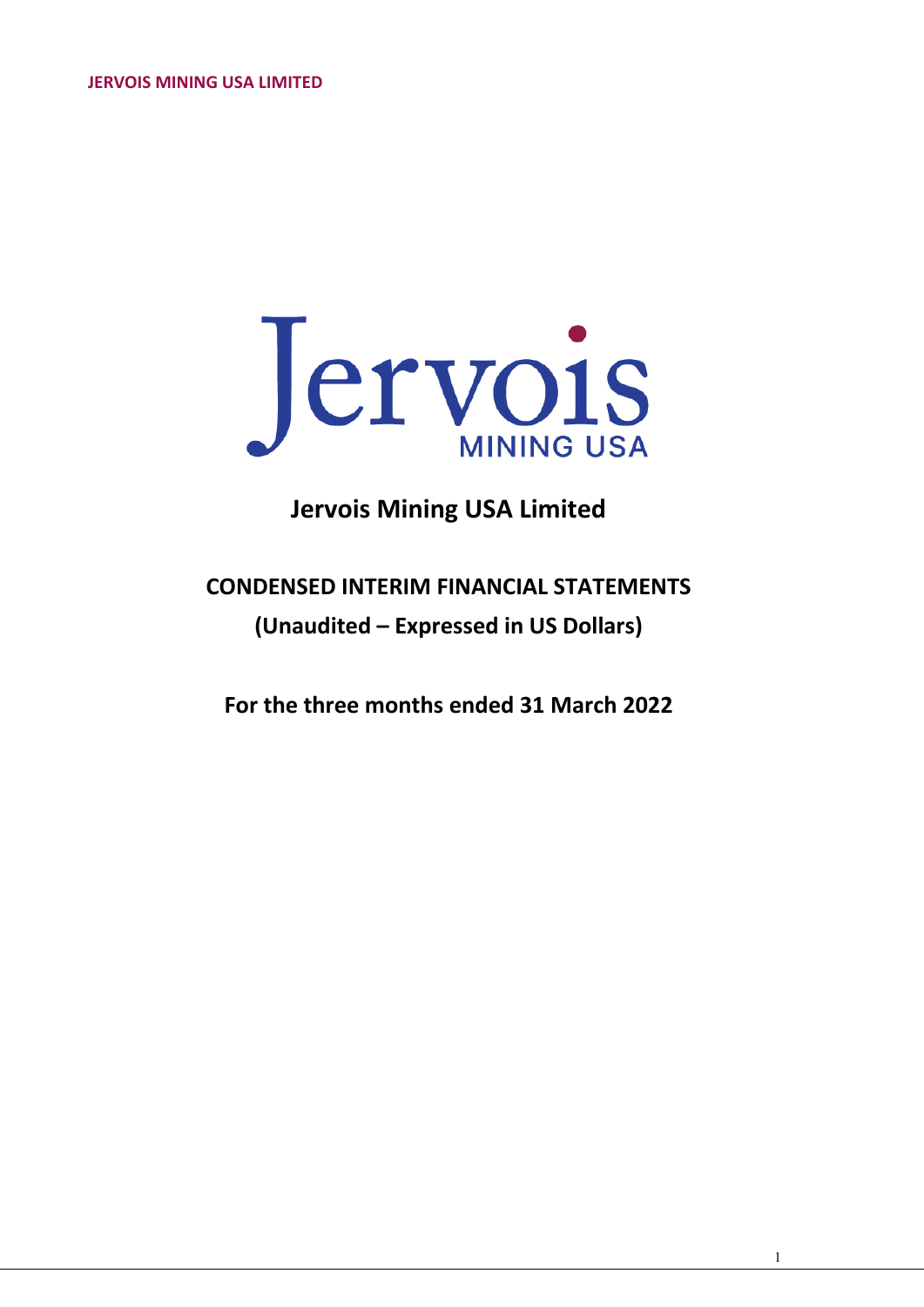## **TABLE OF CONTENTS**

| Management Report                                                    | 3 |
|----------------------------------------------------------------------|---|
| Condensed Statement of Financial Position                            | 4 |
| Condensed Statement of Profit or Loss and Other Comprehensive Income | 5 |
| Condensed Statement of Changes in Equity                             | 6 |
| Condensed Statement of Cash Flows                                    | 7 |
| Notes to the Condensed Interim Financial Statements                  | 8 |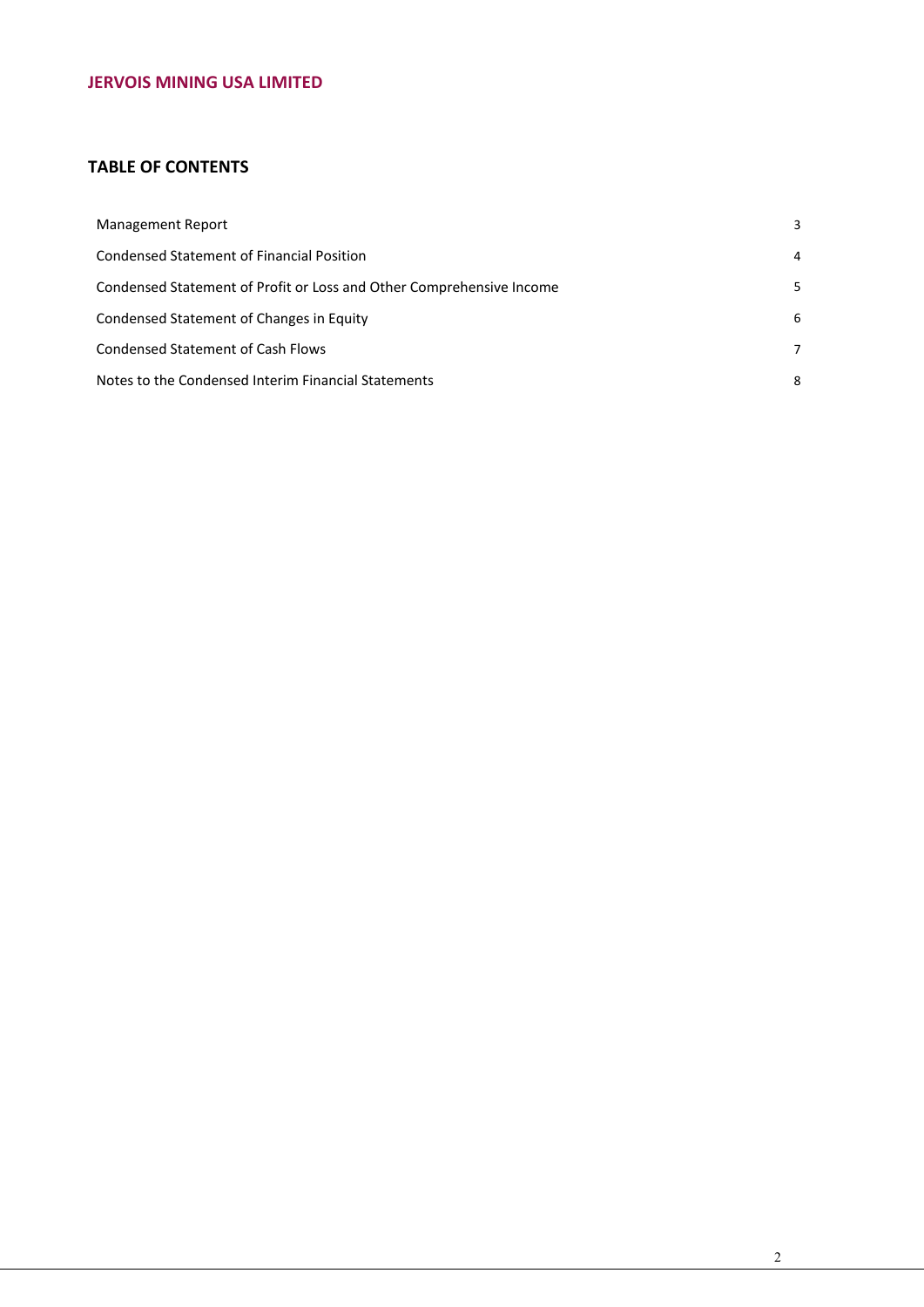# **JERVOIS MINING USA LIMITED Management Report**

Management presents their report, together with the unaudited condensed interim financial statements, of Jervois Mining USA Limited (the "Company") for the three months ended 31 March 2022 (the "period").

#### **1. Director**

The sole Director of the Company during the whole of the financial period and up to the date of this report was:

| <b>Name</b>   | Role                    |
|---------------|-------------------------|
| Bryce Crocker | Chief Executive Officer |

#### **2. Principal activity**

The principal activity of the Company during the period was mine construction.

#### **3. Principal address**

1309 S Challis St, Salmon, Idaho, 83467-5453, United States of America ("United States")

#### **4. Dividends paid or recommended**

There were no dividends paid, recommended, or declared during the period.

#### **5. Significant changes in the state of affairs**

There were no significant changes in the state of affairs of the Company.

#### **6. Review of operations**

The net loss after tax of the Company for the period was US\$1.1 million (31 March 2021: loss of US\$0.1 million).

During the period, operations have focussed on the ongoing development of the Idaho Cobalt Operations ("ICO") cobalt-coppergold mine located outside the town of Salmon, Idaho, United States. ICO is a key asset in delivering Jervois Global Limited's ("Jervois", the ultimate parent of the Company) strategy to become a leading independent cobalt and nickel company providing metals and minerals for the world's energy transition through a Western supply chain. With commissioning expected in Q3 2022, ICO will be the United States' only primary domestic mine supply of cobalt, a critical mineral used in applications across industry, defence, energy, and electric vehicles.

Following a cost and schedule review for ICO in December 2021, which led to a revised capital estimate of US\$99.1 million, the Company continued to progress construction of the project. In February 2022, the Company announced it had completed the first of two US\$50 million drawdowns of its US\$100 million bond offering proceeds from the escrow account, as contemplated by the terms of the bonds.

Surface construction continued during the quarter, with advancement on mill foundations, the completion of the structural steel for the concentrator building, completion of the crushed ore bin and commencement of the camp construction with the first sleeper units of the camp installed. Mine development by regional contractor Small Mine Development continued during the quarter, with the completion of the explosives magazines and initial underground drill bays as well as the first ore access development, the start of the underground maintenance infrastructure and the main access decline. During the quarter, approximately 50,000 short tons were moved from the mine to the tailings and waste storage facility.

As of 31 March 2022, the Company had committed US\$74.6 million of the total capital expenditure budget. Capital expenditure in Q1 2022 was US\$19.6 million, and construction remains on budget and on schedule. First concentrate production at ICO is anticipated during Q3 2022 and the Company expects to reach sustainable commercial production in December 2022.

#### *Drilling at ICO:*

In January 2022, Jervois announced its Board had approved an initial infill programme at ICO to commence in Q1 2022. Jervois committed US\$1.2 million to complete approximately 5,800 metres of underground drilling at its RAM deposit within ICO. The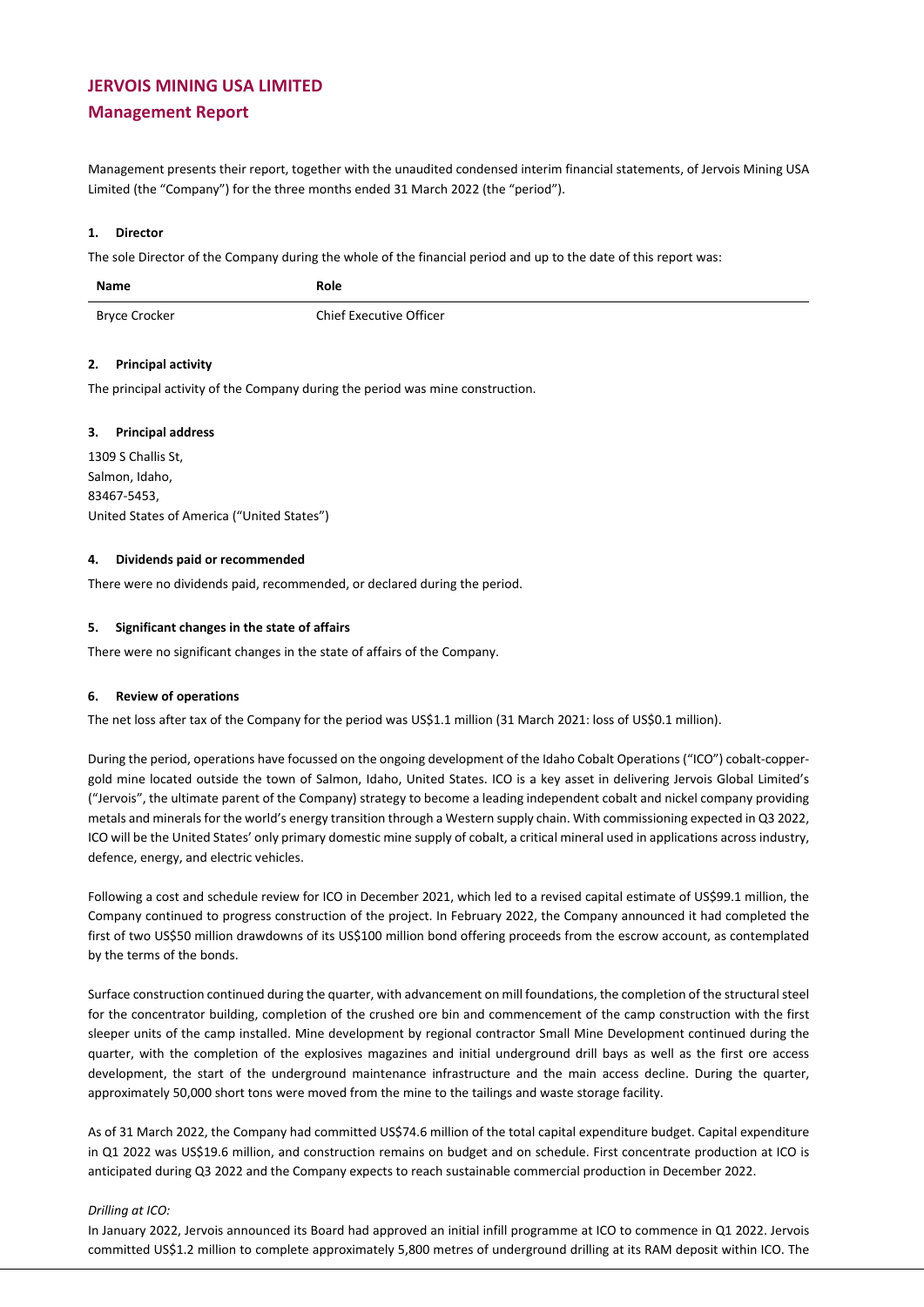### **JERVOIS MINING USA LIMITED Management Report**

infill drilling campaign across 2022 will reduce drill hole spacing in the underground resource ahead of first production and is underway. During the quarter, approximately 300 metres (1,000 feet) of initial drilling was completed. In addition, Jervois' team at ICO is planning a resource expansion drill programme from surface between April to November 2022, when site conditions allow.

Principal risk factors affecting the Company include:

- Weather, which is a key risk regarding potential delays, albeit reducing in spring.
- Inflationary pressures in the United States in relation to labour and materials.
- Supply chain disruptions and costs.
- Construction contractor staffing.

For additional risks affecting the Company, reference is made to the audited financial statements for the year ended 31 December 2021, which can be found on Jervois' website.

#### **7. Director's declaration**

In the opinion of the Director of the Company, the financial statements that are set out pages 5 to 8 below give a true and fair view of the Company's financial position as at 31 March 2022 and of its performance for the financial period ended on that date.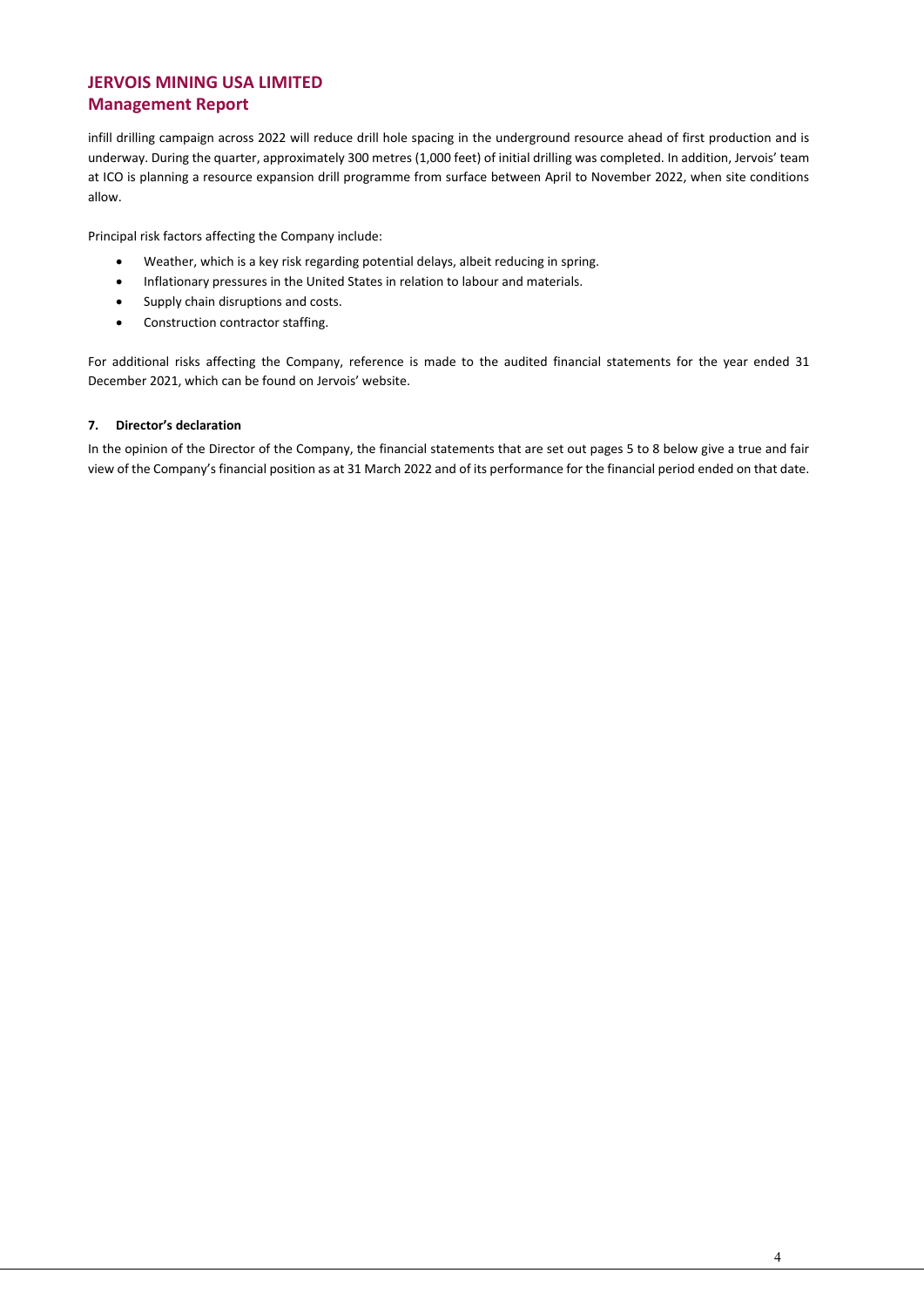# **JERVOIS MINING USA LIMITED Condensed Statement of Financial Position As at 31 March 2022 (Unaudited)**

|                                                            | 31 March 2022 | 31 December 2021 |
|------------------------------------------------------------|---------------|------------------|
|                                                            | US\$'000      | <b>US\$'000</b>  |
| <b>Current assets</b>                                      |               |                  |
| Cash and cash equivalents                                  | 33,676        | 779              |
| Funds held in escrow                                       | 57,250        | 113,500          |
| Prepayments                                                | 738           | 761              |
| Receivables with other group entities                      | 966           | 316              |
| Inventories                                                | 149           | 15               |
| Financial assets at fair value through profit or loss      | 1,834         | 1,834            |
| <b>Total current assets</b>                                | 94,613        | 117,205          |
| <b>Non-current assets</b>                                  |               |                  |
| Property, plant, and equipment                             | 139,877       | 115,116          |
| Intangible assets                                          | 192           | 219              |
| <b>Total non-current assets</b>                            | 140,069       | 115,335          |
| <b>Total assets</b>                                        | 234,682       | 232,540          |
| <b>Current liabilities</b>                                 |               |                  |
| Trade and other payables                                   | 9,251         | 10,631           |
| Employee benefits                                          | 45            |                  |
| Payables with other group entities                         | 26            | 200              |
| <b>Borrowings</b>                                          | 48,042        | 96,084           |
| <b>Total current liabilities</b>                           | 57,364        | 106,915          |
| <b>Non-current liabilities</b>                             |               |                  |
| Payables with other group entities                         | 106,273       | 101,508          |
| Asset retirement obligation                                | 7,727         | 7,727            |
| Borrowings                                                 | 48,042        |                  |
| <b>Total non-current liabilities</b>                       | 162,042       | 109,235          |
| <b>Total liabilities</b>                                   | 219,406       | 216,150          |
| Net assets/liabilities                                     | 15,276        | 16,390           |
|                                                            |               |                  |
| <b>Equity</b>                                              |               |                  |
| Share capital                                              | 122,708       | 122,708          |
| Reserve                                                    | (24, 813)     | (24, 813)        |
| <b>Accumulated losses</b>                                  | (82, 619)     | (81, 505)        |
| Total equity attributable to equity holders of the Company | 15,276        | 16,390           |

The above statement of financial position should be read in conjunction with the accompanying notes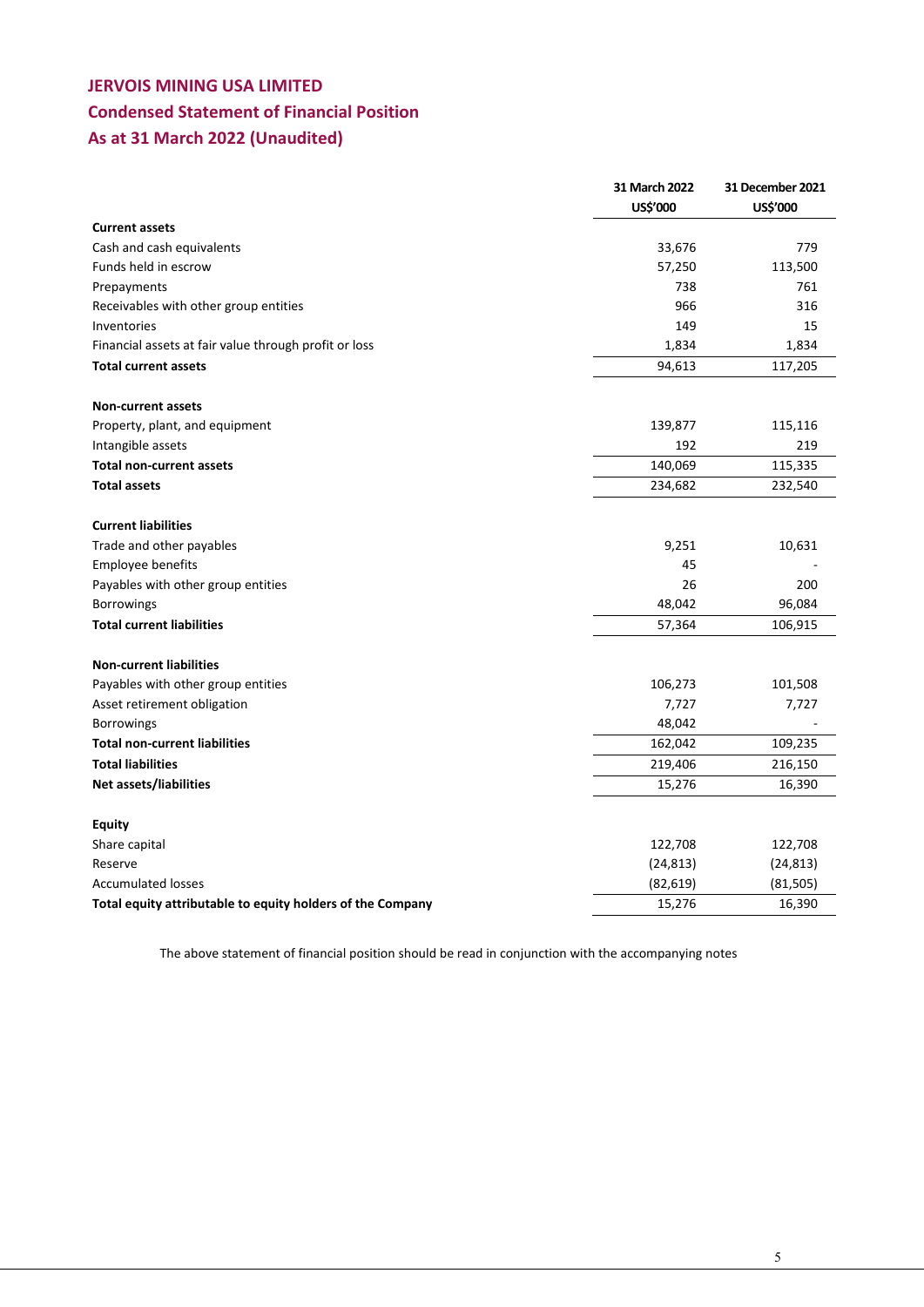# **Condensed Statement of Profit or Loss and Other Comprehensive Income For the three months ended 31 March 2022 (Unaudited)**

|                                | 31 March 2022 | 31 March 2021 |
|--------------------------------|---------------|---------------|
|                                | US\$'000      | US\$'000      |
| Administrative expenses        | (36)          | (38)          |
| Communication expenses         | (83)          | (17)          |
| Employee benefits expenses     | (504)         | (164)         |
| Share-based payments           | (92)          |               |
| Professional fees              | (21)          | (2)           |
| Securities quotation fees      | (14)          | (25)          |
| Other expenses                 | (249)         | (32)          |
| Depreciation and amortisation  | (74)          | (45)          |
| Asset write-down               |               | (44)          |
| Net foreign exchange loss      | (15)          | (1)           |
| Interest expense               | (26)          | (17)          |
| Interest income                |               | 243           |
| Loss before income tax expense | (1, 114)      | (142)         |
| Income tax expense             |               |               |
| Loss for the period            | (1, 114)      | (142)         |

The above statement of profit or loss and other comprehensive income should be read in conjunction with the accompanying notes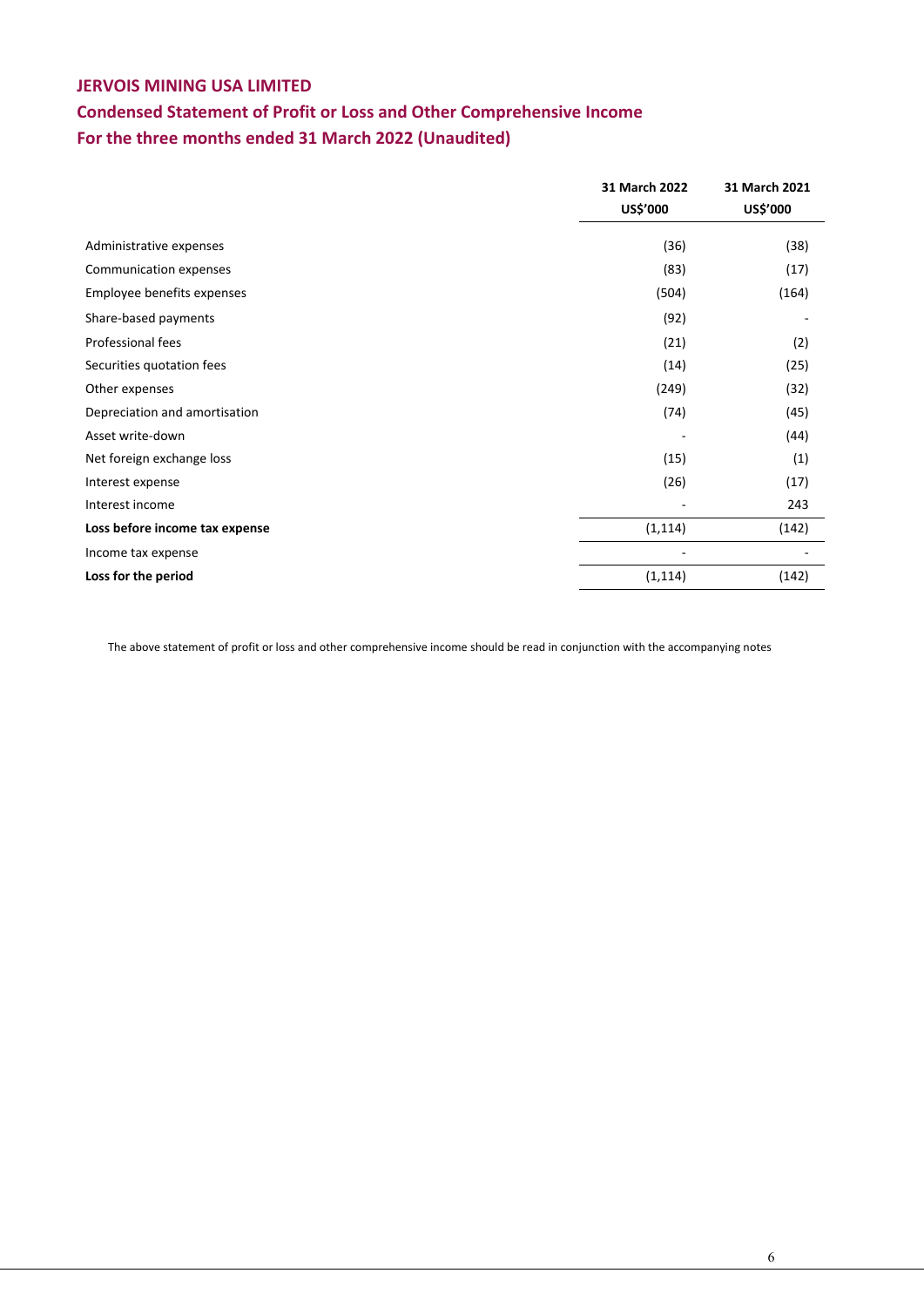# **Condensed Consolidated Statement of Changes in Equity For the three months ended 31 March 2022 (Unaudited)**

|                              | Group re-<br>Accumulated<br>organisation |                    |                          |                          |
|------------------------------|------------------------------------------|--------------------|--------------------------|--------------------------|
|                              | Share capital<br><b>US\$'000</b>         | losses<br>US\$'000 | reserve<br>US\$'000      | Total<br><b>US\$'000</b> |
| Balance as at 1 January 2022 | 122,708                                  | (81, 505)          | (24, 813)                | 16,390                   |
| Loss for the period          | -                                        | (1, 114)           | $\overline{\phantom{0}}$ | (1, 114)                 |
| Balance as at 31 March 2022  | 122,708                                  | (82, 619)          | (24, 813)                | 15,276                   |

|                              | Share capital<br><b>US\$'000</b> | Accumulated<br><b>losses</b><br><b>US\$'000</b> | Group re-<br>organisation<br>reserve<br><b>US\$'000</b> | Total<br><b>US\$'000</b> |
|------------------------------|----------------------------------|-------------------------------------------------|---------------------------------------------------------|--------------------------|
| Balance as at 1 January 2021 | 39,513                           | (75, 251)                                       | -                                                       | (35, 738)                |
| Loss for the period          | ۰                                | (142)                                           | ۰                                                       | (142)                    |
| Balance as at 31 March 2021  | 39,513                           | (75, 393)                                       | -                                                       | (35,880)                 |

The above statement of changes in equity should be read in conjunction with the accompanying notes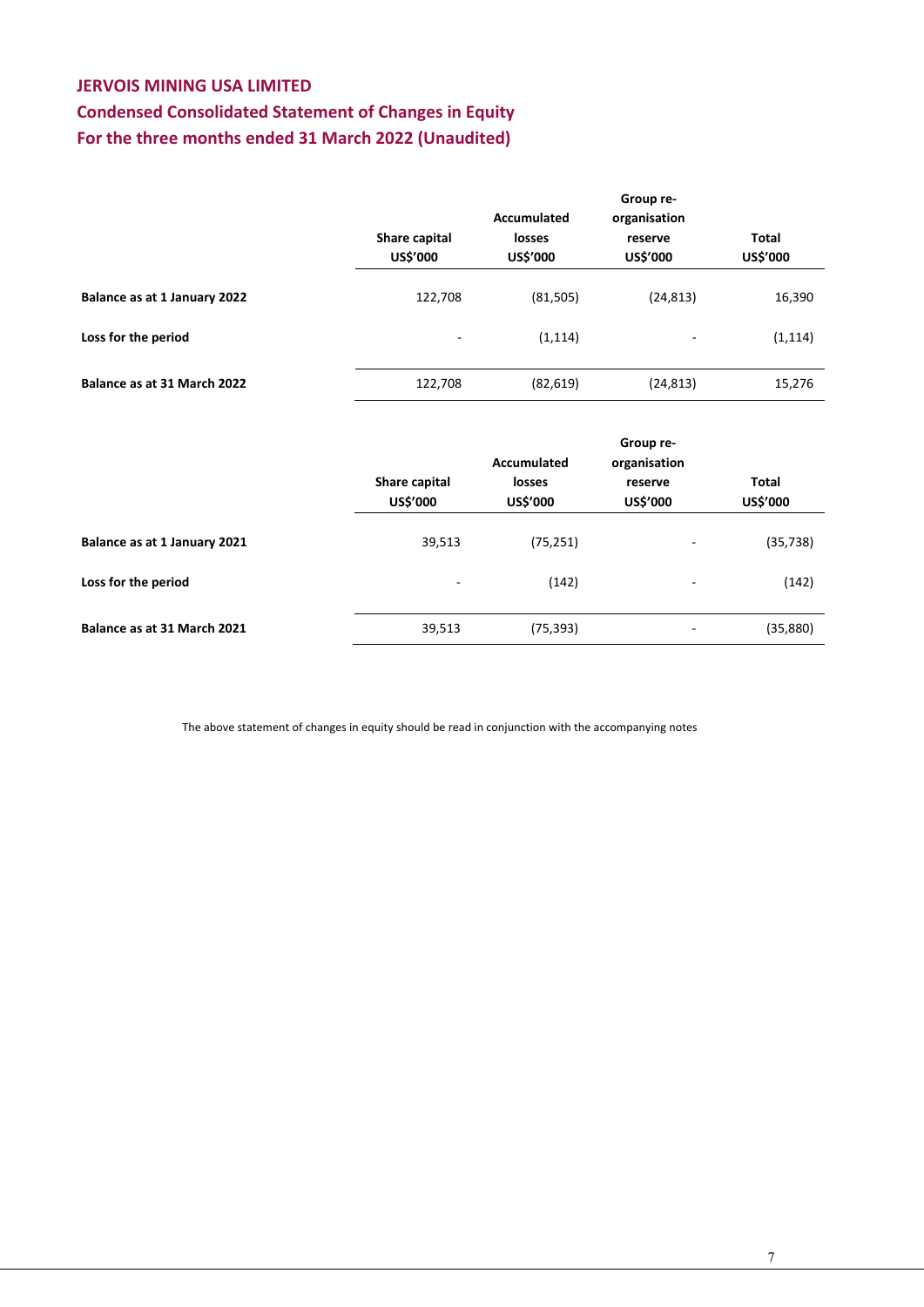# **Condensed Consolidated Statement of Cash Flows**

# **For the three months ended 31 March 2022 (Unaudited)**

|                                                          | 31 March 2022 | 31 March 2021   |
|----------------------------------------------------------|---------------|-----------------|
|                                                          | US\$'000      | <b>US\$'000</b> |
| Cash flows from operating activities                     |               |                 |
| Payments to suppliers and employees                      | (986)         | (245)           |
| Interest paid                                            | (6,250)       |                 |
| Net cash outflow from operating activities               | (7, 236)      | (245)           |
| Cash flows from investing activities                     |               |                 |
| Payments for property, plant, and equipment              | (19,940)      | (1,285)         |
| Net cash outflow from investing activities               | (19,940)      | (1,285)         |
| Cash flows from financing activities                     |               |                 |
| Additions to payables with other group entities          | 3,823         | 2,088           |
| Transfer from funds held in escrow                       | 56,250        |                 |
| Net cash inflow from financing activities                | 60,073        | 2,088           |
| Net increase in cash and cash equivalents                | 32,897        | 558             |
| Cash and cash equivalents at the beginning of the period | 779           | 188             |
| Cash and cash equivalents at the end of the period       | 33,676        | 746             |

The above statement of cash flows should be read in conjunction with the accompanying notes